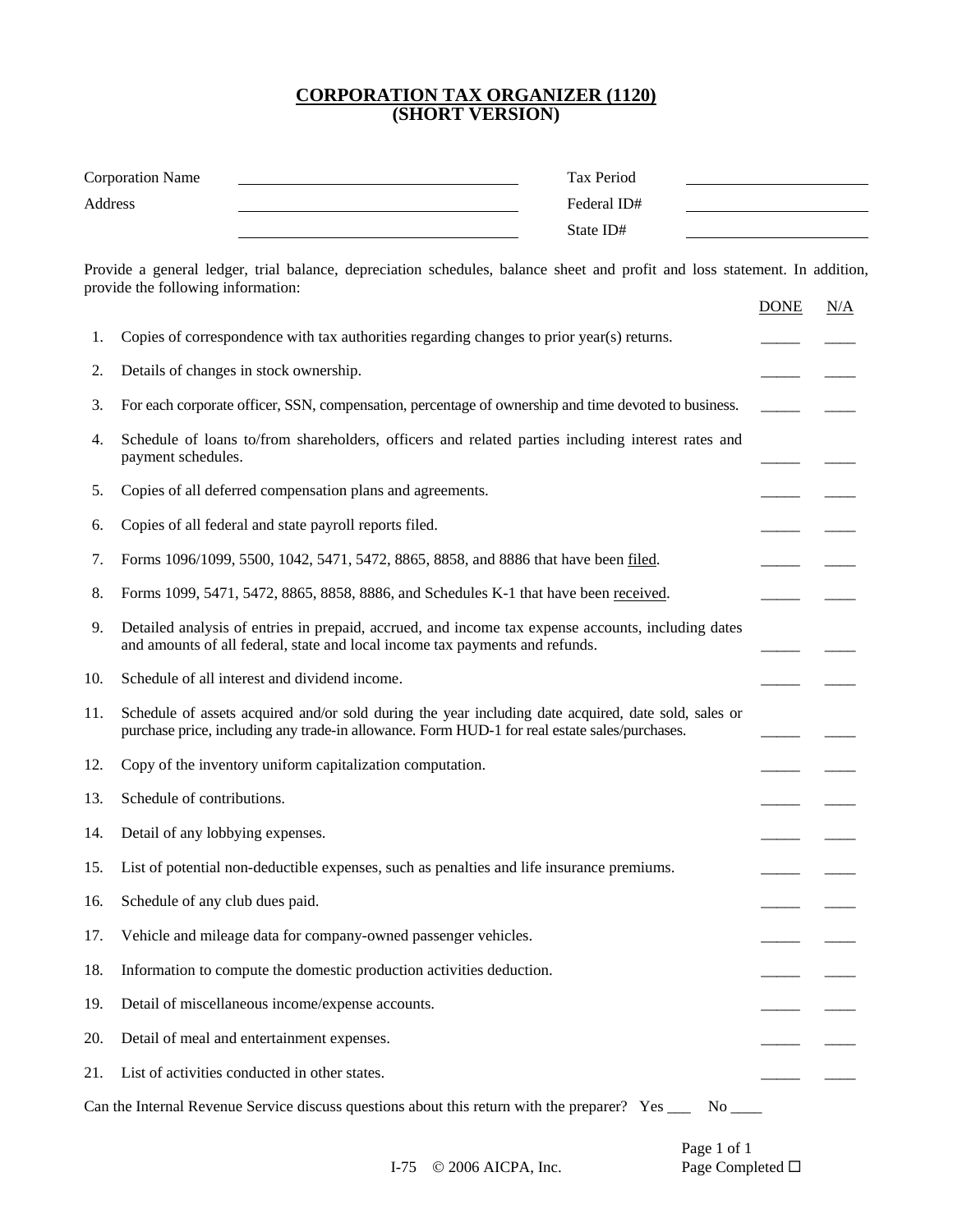#### **S CORPORATION TAX ORGANIZER (1120S) (SHORT VERSION)**

| <b>Corporation Name</b> | Tax Period  |  |
|-------------------------|-------------|--|
| Address                 | Federal ID# |  |
|                         | State ID#   |  |

Provide a general ledger, trial balance, depreciation schedules, balance sheet, and profit and loss statement by activity. In addition, provide the following information:

|     |                                                                                                                                                                                       | <b>DONE</b> | N/A |
|-----|---------------------------------------------------------------------------------------------------------------------------------------------------------------------------------------|-------------|-----|
| 1.  | Copies of correspondence with tax authorities regarding changes to prior year(s) returns.                                                                                             |             |     |
| 2.  | Details of changes in stock ownership.                                                                                                                                                |             |     |
| 3.  | For each shareholder TIN, compensation, percentage of ownership, time devoted to business, date<br>ownership acquired and detail of distributions received.                           |             |     |
| 4.  | Schedule of all fringe benefits paid on behalf of more than 2% shareholders and indicate which<br>benefits have been included in their Forms W-2.                                     |             |     |
| 5.  | Schedule of loans to/from shareholders, officers and related parties including interest rates and<br>payment schedules.                                                               |             |     |
| 6.  | Copies of all deferred compensation plans and agreements.                                                                                                                             |             |     |
| 7.  | Copies of all federal and state payroll reports.                                                                                                                                      |             |     |
| 8.  | Copies of Forms 1099/1096, 5500, 1042, 5471, 5472, 8865, 8858, 8886 that have been filed.                                                                                             |             |     |
| 9.  | Copies of Forms 1099, 5471, 5472, 8865, 8858, 8886 and Schedules K-1 that have been received.                                                                                         |             |     |
| 10. | Schedule of built-in gains.                                                                                                                                                           |             |     |
| 11. | Detailed analysis of entries in prepaid, accrued, and income tax expense accounts, including dates<br>and amounts of all federal, state and local income tax payments and refunds.    |             |     |
| 12. | Schedule of all interest and dividend income.                                                                                                                                         |             |     |
| 13. | Schedule of assets acquired and/or sold during the year including date acquired, date sold, sales or<br>purchase price, including any trade-in allowance. Form HUD-1 for real estate. |             |     |
| 14. | Copy of the inventory uniform capitalization computation.                                                                                                                             |             |     |
| 15. | Schedule of contributions.                                                                                                                                                            |             |     |
| 16. | Detail of any lobbying expenses.                                                                                                                                                      |             |     |
| 17. | Schedule of any club dues paid.                                                                                                                                                       |             |     |
| 18. | List of potential non-deductible expenses such as penalties and life insurance premiums.                                                                                              |             |     |
| 19. | Vehicle and mileage data for company-owned passenger vehicles.                                                                                                                        |             |     |
| 20. | Information to compute the domestic production activities.                                                                                                                            |             |     |
| 21. | Detail of miscellaneous income/expense accounts.                                                                                                                                      |             |     |
| 22. | Detail of meal and entertainment expenses.                                                                                                                                            |             |     |
| 23. | List of each type of trade or business activity or rental activity, indicating the date started or acquired.                                                                          |             |     |
| 24. | List of activities conducted in other states.                                                                                                                                         |             |     |
|     | Can the Internal Revenue Service discuss questions about this return with the preparer? Yes _____ No _____                                                                            |             |     |

I-76 © 2006 AICPA, Inc. Page Completed □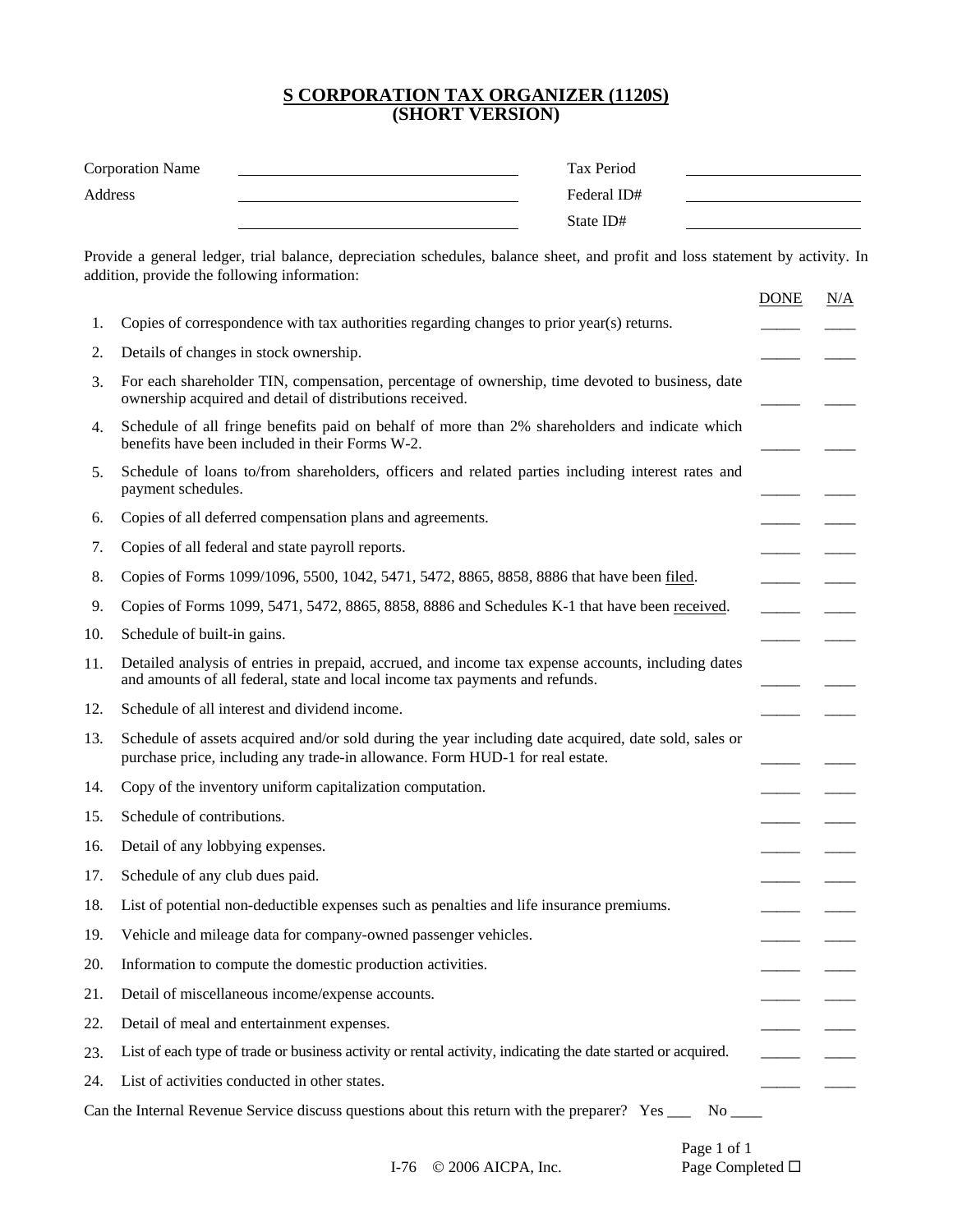| ORGANIZATION NAME     | <u> 1989 - Andrea Stationen, fransk politiker (d. 1989)</u>                                                                                                                                                                   |
|-----------------------|-------------------------------------------------------------------------------------------------------------------------------------------------------------------------------------------------------------------------------|
| <b>ADDRESS</b>        |                                                                                                                                                                                                                               |
|                       |                                                                                                                                                                                                                               |
|                       |                                                                                                                                                                                                                               |
| TELEPHONE #           |                                                                                                                                                                                                                               |
|                       |                                                                                                                                                                                                                               |
| FAX#                  |                                                                                                                                                                                                                               |
| <b>E-MAIL ADDRESS</b> |                                                                                                                                                                                                                               |
|                       |                                                                                                                                                                                                                               |
| TAX YEAR ENDING       | the control of the control of the control of the control of the control of the control of the control of the control of the control of the control of the control of the control of the control of the control of the control |
| FEDERAL ID#           |                                                                                                                                                                                                                               |
|                       |                                                                                                                                                                                                                               |
| STATE ID#             |                                                                                                                                                                                                                               |

Enclosed is an organizer that I (we) provide to our tax clients to assist in gathering the information necessary to prepare the current year tax returns.

The Internal Revenue Service matches information returns with amounts reported on income tax returns. A negligence penalty may be assessed where income is unreported. Accordingly, all Forms 1099, Schedules K-1 and other information returns reflecting amounts reported to the Internal Revenue Service should be submitted with this organizer.

For your convenience, there is an engagement letter enclosed which explains the services that I (we) will provide to the corporation. Please sign a copy of the engagement letter and return it in the enclosed envelope. Keep the other copy for your records.

Your corporate income tax returns are due on \_\_\_\_\_\_\_\_\_\_\_\_\_\_. In order to meet this filing deadline, your completed tax organizer needs to be received no later than \_\_\_\_\_\_\_\_\_\_\_\_\_\_\_. Any information received after this date may require an extension of time be filed for this return.

### **If an extension of time is required, any tax that may be due must be paid with the extension. Any taxes not paid by the filing deadline may be subject to late payment penalties and interest when those taxes are actually paid.**

I (we) look forward to providing services to you. Should you have any questions regarding any items, please do not hesitate to contact me (us).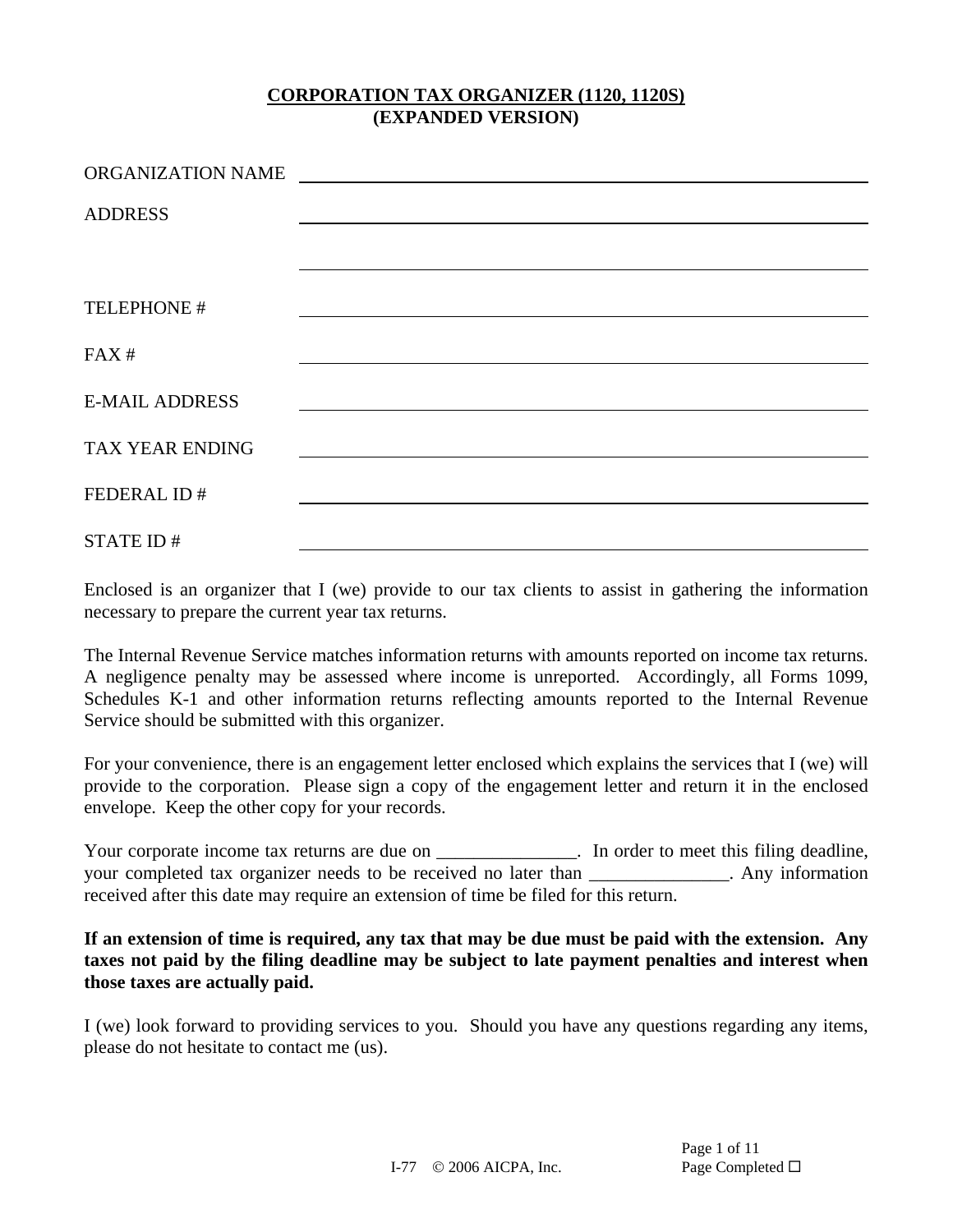Provide a general ledger, trial balance, depreciation schedules, balance sheet, and profit and loss statement by activity. In addition, the following information is required:

|      |      |                                                                                                                                                | <b>YES</b> | $\underline{\mathrm{NO}}$ | N/A |
|------|------|------------------------------------------------------------------------------------------------------------------------------------------------|------------|---------------------------|-----|
| 100) |      | <b>GENERAL INFORMATION</b>                                                                                                                     |            |                           |     |
|      | 101) | If this is the first year we will prepare your tax return(s), provide the following from<br>your file or your prior accountant:                |            |                           |     |
|      |      | .1)<br>Tax returns for the prior three years                                                                                                   |            |                           |     |
|      |      | Depreciation schedules<br>.2)                                                                                                                  |            |                           |     |
|      |      | List of all investments<br>.3)                                                                                                                 |            |                           |     |
|      |      | All tax carryforward schedules, such as net operating losses, tax credits,<br>.4)<br>contributions, etc.                                       |            |                           |     |
|      |      | Shareholder buy/sell agreement<br>.5)                                                                                                          |            |                           |     |
|      |      | Copies of rulings issued by the IRS or other tax authorities<br>.6)                                                                            |            |                           |     |
|      |      | Copies of notices or changes to prior returns by the IRS or any other tax<br>.7)<br>authorities                                                |            |                           |     |
|      |      | Copies of corporate documents, such as articles of incorporation and bylaws<br>.8)                                                             |            |                           |     |
|      |      | <b>S CORPORATION ONLY</b>                                                                                                                      |            |                           |     |
|      |      | .9)<br>A copy of the S Corporation approval.                                                                                                   |            |                           |     |
|      |      | .10) A list of all shareholders and provide the following information:                                                                         |            |                           |     |
|      |      | (a) Name                                                                                                                                       |            |                           |     |
|      |      | (b) Address                                                                                                                                    |            |                           |     |
|      |      | $(c)$ Tax ID#                                                                                                                                  |            |                           |     |
|      |      | (d) Type of entity                                                                                                                             |            |                           |     |
|      |      | (e) Number of shares or percentage of ownership                                                                                                |            |                           |     |
|      |      | .11) If the corporation was a C Corporation prior to making the S election, provide a<br>copy of the schedule of net built-in gains.           |            |                           |     |
|      |      | .12) Has the corporation elected a fiscal year end? If yes, provide a copy of Form<br>8716.                                                    |            |                           |     |
|      |      | .13) Does the corporation engage in more than one trade or business activity? If yes,<br>provide details of each activity.                     |            |                           |     |
|      |      | .14) Does the corporation engage in any rental activity? If yes, details thereof.                                                              |            |                           |     |
|      | 102) | Has the address on the prior year return changed? If so, furnish new address.                                                                  |            |                           |     |
|      | 103) | Has the corporation been notified of any changes to previous returns by any taxing<br>authority? If yes, provide copies of all correspondence. |            |                           |     |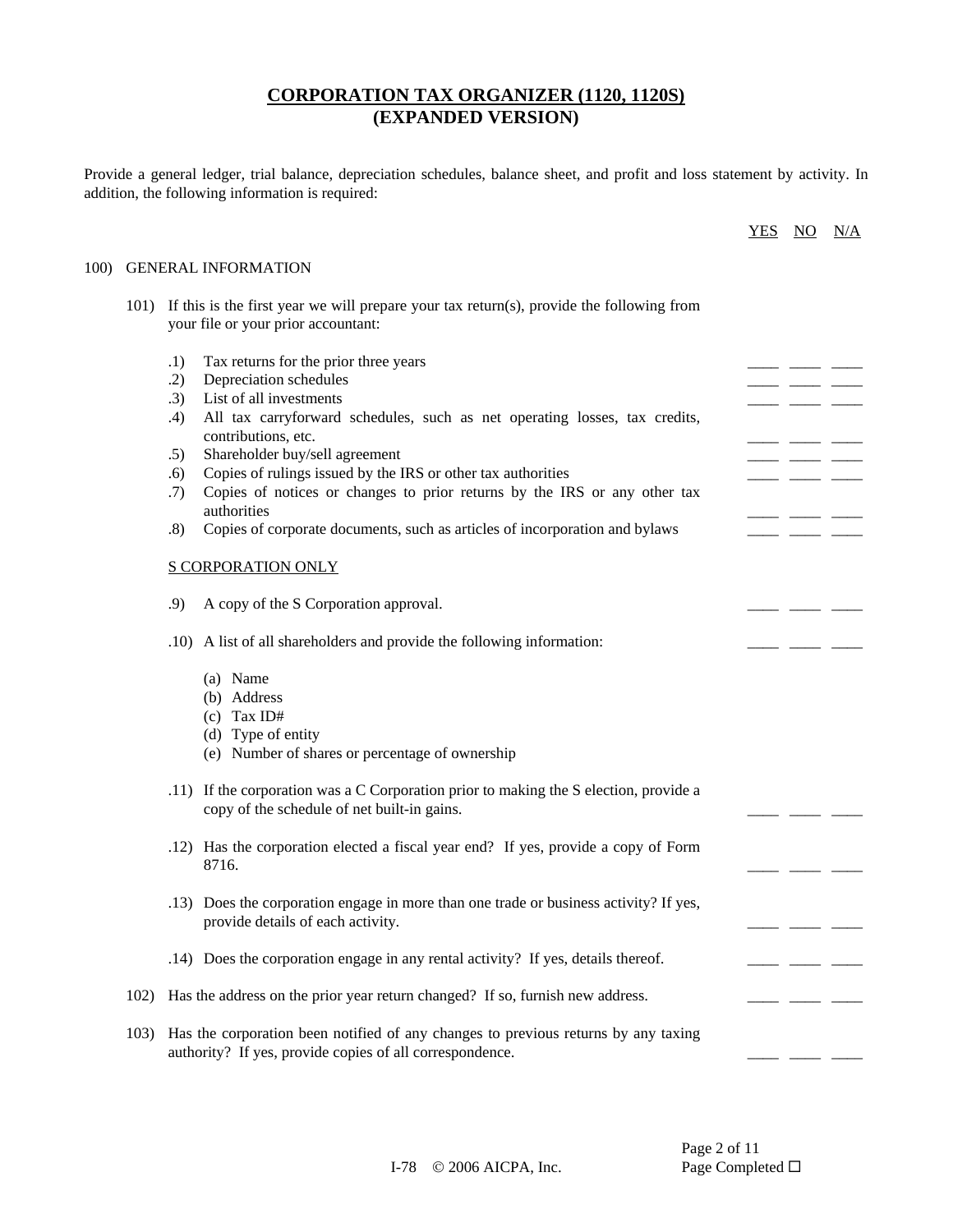|      |                                                                                                                                                                                                                | YES | N/A |
|------|----------------------------------------------------------------------------------------------------------------------------------------------------------------------------------------------------------------|-----|-----|
|      | 104) Has the corporation received any notices or correspondence from the IRS or any<br>other tax agency? If yes, provide copies.                                                                               |     |     |
|      | 105) If ownership changed during the year, has there been a change in ownership<br>percentages? If yes, provide a schedule of all changes, including dates and number of<br>shares or percentage of ownership. |     |     |
|      | 106) Have there been any changes to the shareholders' buy/sell agreement(s)? If yes,<br>provide a copy(ies).                                                                                                   |     |     |
| 107) | Has the corporation updated its minute book for the year? If yes, provide copies.                                                                                                                              |     |     |
|      | 108) Provide the names and telephone numbers of the corporation's advisors:                                                                                                                                    |     |     |

|                   | Name and Address | Telephone # | Fax # | E-Mail |
|-------------------|------------------|-------------|-------|--------|
| Attorney          |                  |             |       |        |
| Banker            |                  |             |       |        |
| Insurance         |                  |             |       |        |
| Investment Broker |                  |             |       |        |

109) Describe the principal business activity of the corporation:

\_\_\_\_\_\_\_\_\_\_\_\_\_\_\_\_\_\_\_\_\_\_\_\_\_\_\_\_\_\_\_\_\_\_\_\_\_\_\_\_\_\_\_\_\_\_

|      | .1) | Did the corporation purchase or sell a business or business segment during this<br>year? If yes, provide a copy of contract or agreement. |  |  |
|------|-----|-------------------------------------------------------------------------------------------------------------------------------------------|--|--|
|      | .2) | Did the corporation engage in any new activities during the year? If yes,<br>describe new business on an attached sheet.                  |  |  |
|      | .3) | Did the corporation discontinue operations this year? If yes, provide details.                                                            |  |  |
| 110) |     | Does the corporation have any of the following employee benefit plans? If yes,<br>provide copies of plan documents.                       |  |  |
|      | .1) | Qualified retirement plan(s)?<br>If yes, are we to prepare Form $(s)$ 5500?<br>Are we to compute the contribution(s)?                     |  |  |
|      | .2) | SEP or SIMPLE Plan?<br>If yes, are we to compute the contribution(s)?                                                                     |  |  |
|      | .3) | Cafeteria plan?<br>If yes, are we to prepare Form 5500?                                                                                   |  |  |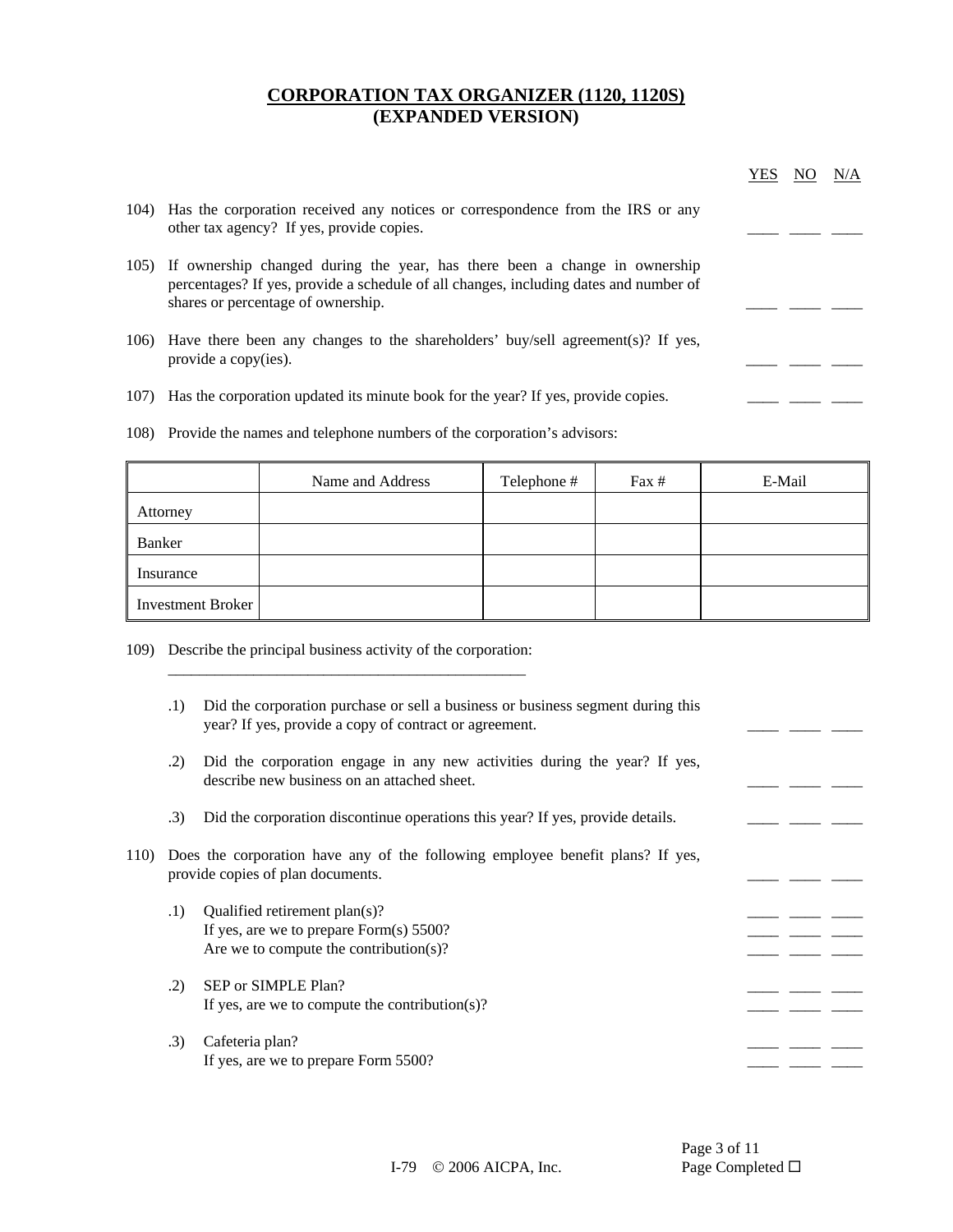|      |                                                                                                                                                                                                                                                                                                                | <b>YES</b> | $\overline{NO}$ | N/A |
|------|----------------------------------------------------------------------------------------------------------------------------------------------------------------------------------------------------------------------------------------------------------------------------------------------------------------|------------|-----------------|-----|
|      | Non-qualified deferred compensation $plan(s)$ or agreement(s)?<br>.4)<br>If yes, has the "one time only" filing with the Department of Labor been done?                                                                                                                                                        |            |                 |     |
|      | .5)<br>Other benefit plans not described above?                                                                                                                                                                                                                                                                |            |                 |     |
| 111) | Did the corporation include taxable fringe/welfare benefits such as health insurance,<br>group-term life insurance, educational assistance, expense allowances and personal<br>use of corporate vehicles in compensation on employees' Forms W-2 and, if<br>applicable, subject such amounts to payroll taxes? |            |                 |     |
| 112) | At year end, did the corporation own, directly or indirectly, 50% or more of the<br>voting stock of a domestic corporation? If yes, provide a copy of that corporation's<br>current tax return.                                                                                                                |            |                 |     |
|      |                                                                                                                                                                                                                                                                                                                |            |                 |     |
| 113) | At year-end did any corporation, individual, partnership, trust or estate own, directly<br>or indirectly, 50% or more of the corporation's voting stock? If yes, provide the<br>following information for all owners:                                                                                          |            |                 |     |
|      | .1)<br>Name:<br>Address:<br><u> 1989 - Johann Harry Harry Harry Harry Harry Harry Harry Harry Harry Harry Harry Harry Harry Harry Harry Harry</u>                                                                                                                                                              |            |                 |     |
|      | $ID#$ :                                                                                                                                                                                                                                                                                                        |            |                 |     |
|      | Was such owner a person other than a U.S. citizen?<br>.2)                                                                                                                                                                                                                                                      |            |                 |     |
| 114) | Do the shareholders owning 80% or more of this corporation own 80% or more of<br>any other corporation(s)? If yes, provide a copy of the other corporate tax returns.                                                                                                                                          |            |                 |     |
| 115) | Is this corporation a shareholder of any foreign corporation? If yes, identify each<br>corporation.                                                                                                                                                                                                            |            |                 |     |
|      | 116) Is this corporation a partner in any foreign partnership? If yes, identify each<br>partnership.                                                                                                                                                                                                           |            |                 |     |
| 117) | Did this corporation own a disregarded entity at any time during the year? If yes,<br>provide details.                                                                                                                                                                                                         |            |                 |     |
| 118) | Did the corporation at any time during the year have an interest in a foreign bank<br>account? If yes, provide details.                                                                                                                                                                                        |            |                 |     |
|      | 119) Was the corporation the grantor or transferor to a foreign trust during the year? If<br>yes, provide details.                                                                                                                                                                                             |            |                 |     |
| 120) | During this taxable year, did the corporation pay dividends? If yes, attach a schedule<br>reflecting date declared, date paid, amount and form of payment (cash, other).                                                                                                                                       |            |                 |     |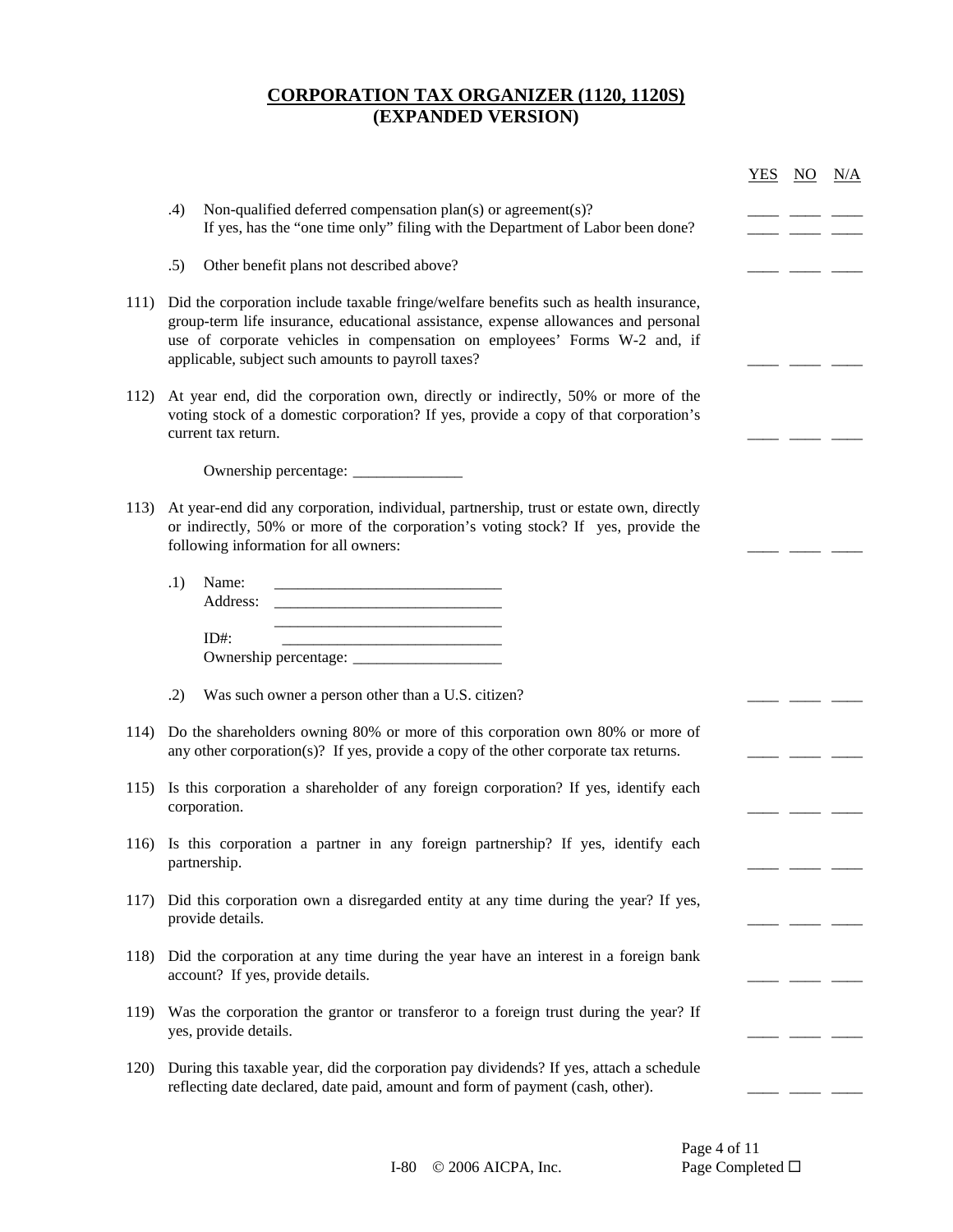YES NO N/A

- 121) Did one foreign person, at any time during the tax year, own directly or indirectly, 25% or more of the total voting power or value of all classes of stock of the corporation? If yes:
	- $.1)$  Enter the percentage owned  $\frac{1}{\sqrt{1-\frac{1}{2}}}\left| \frac{1}{\sqrt{1-\frac{1}{2}}}\right|$
	- .2) Enter the owner's country \_\_\_\_\_\_\_\_\_\_\_\_\_
- 122) List income tax deposits below in order of date paid:

|              | Prior Year<br>Overpayment<br>Applied | 1st Qtr. | 2nd Qtr. | $\bullet$<br>3rd Qtr. | 4th Qtr. | Extension |
|--------------|--------------------------------------|----------|----------|-----------------------|----------|-----------|
| FEDERAL      |                                      |          |          |                       |          |           |
| Date Paid    |                                      |          |          |                       |          |           |
| Amount       | \$                                   |          |          |                       |          |           |
| <b>STATE</b> |                                      |          |          |                       |          |           |
| Date Paid    |                                      |          |          |                       |          |           |
| Amount       | \$                                   |          |          |                       |          |           |

- 123) Provide a detailed schedule of the activity in the general ledger accounts relating to income tax payments, accruals and expense.
- 124) Circle method of accounting for tax purposes:

Cash Accrual Other (Describe) \_\_\_\_\_\_\_\_\_\_\_\_\_\_\_\_

- 125) Did the corporation establish any new general ledger accounts during the year? If yes, provide a list with a brief explanation of each new account.
- 126) Did the corporation post any entries to the retained earnings account during the year? If yes, provide details of the activity. \_\_\_\_ \_\_\_\_ \_\_\_\_
- 127) Provide copies of all federal and state payroll tax reports. \_\_\_\_\_\_\_ \_\_\_\_\_ \_\_\_\_ \_\_\_\_ \_\_\_\_ \_\_
- 128) Provide copies of Forms 1099/1096, 5500, 1042, 5471, 5472, 8865, 8858, and 8886 that have been <u>filed</u>.
- 129) Provide copies of Forms 1099, 5471, 5422, 8865, 8858, 8886, and Schedules K-1 that have been received. \_\_\_\_ \_\_\_\_ \_\_\_\_
- 130) Schedules of interest and dividend income.

Page 5 of 11

I-81 © 2006 AICPA, Inc. Page Completed □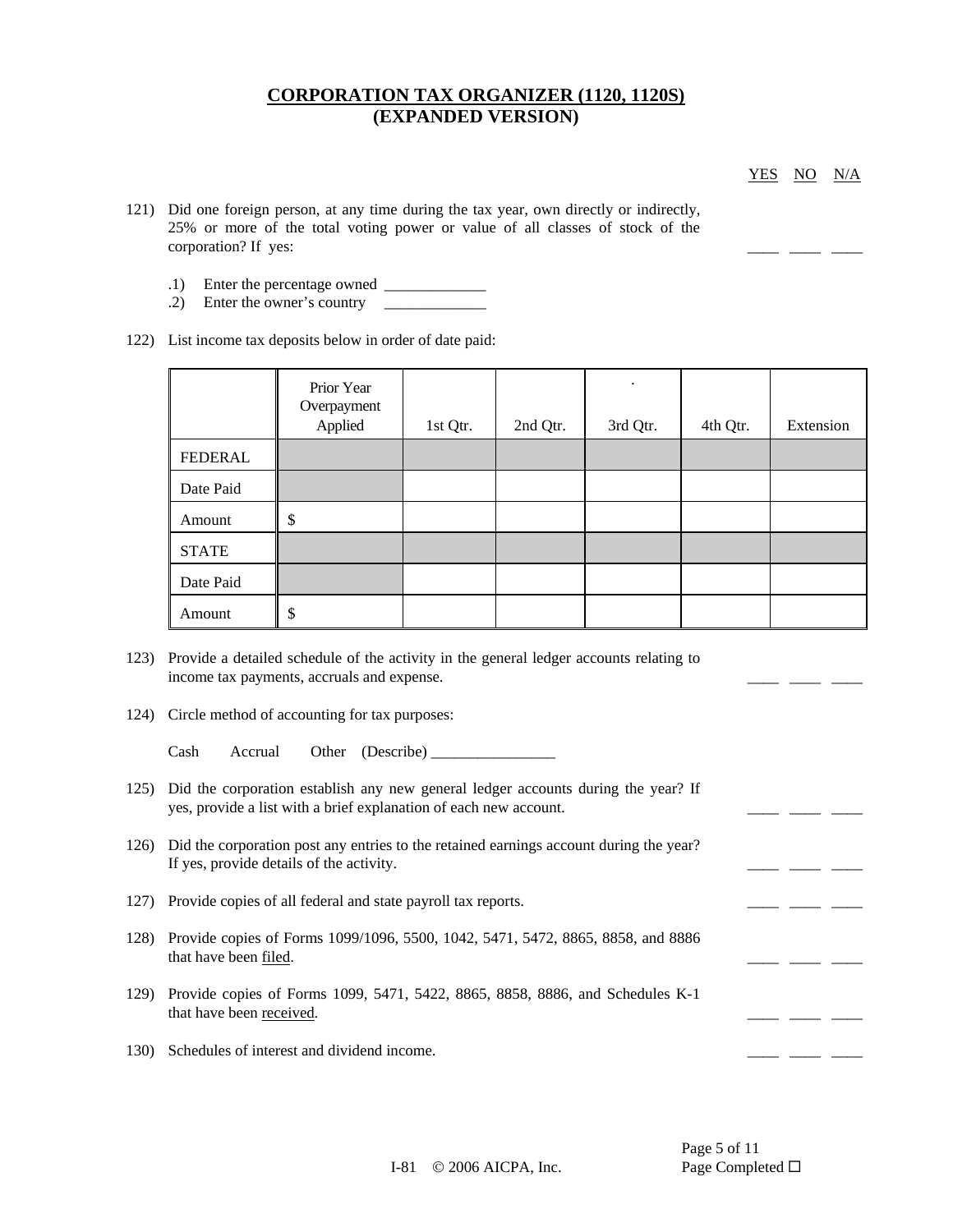|              |               |                                                                                                                                                                                                                                                                                                | YES | NO. | N/A |
|--------------|---------------|------------------------------------------------------------------------------------------------------------------------------------------------------------------------------------------------------------------------------------------------------------------------------------------------|-----|-----|-----|
|              |               | 131) Did the corporation have loans to/from shareholder(s) and other related parties<br>during the tax year? If yes, provide a schedule indicating the amount of the loan, date<br>of transaction, interest rate and payments. Also, provide a copy of the note if not<br>previously provided. |     |     |     |
|              | 132)          | Did the corporation refinance or restructure any outstanding debt this year? If yes,<br>provide documentation.                                                                                                                                                                                 |     |     |     |
|              | 133)          | Does the corporation do business in more than one state? If yes, list the states that the<br>corporation did business in during this year:                                                                                                                                                     |     |     |     |
|              |               | Provide copies of supporting schedules reflecting property, rents, payroll, and<br>.1)<br>sales by state.                                                                                                                                                                                      |     |     |     |
|              |               | .2)<br>Provide a schedule showing any amounts for which there are known timing or<br>treatment differences between federal and state reporting.                                                                                                                                                |     |     |     |
|              |               | 134) Can the Internal Revenue Service discuss questions about this return with the<br>preparer?                                                                                                                                                                                                |     |     |     |
|              |               | 135) How many additional copies of the return do you need?                                                                                                                                                                                                                                     |     |     |     |
| <b>200</b> ) | <b>INCOME</b> |                                                                                                                                                                                                                                                                                                |     |     |     |
|              | 201)          | Did the corporation receive interest and dividend income from the following<br>sources?<br>If yes, provide details.                                                                                                                                                                            |     |     |     |
|              |               | • U.S. agencies<br>U.S. government                                                                                                                                                                                                                                                             |     |     |     |
|              |               | Tax-exempt by state                                                                                                                                                                                                                                                                            |     |     |     |
|              |               | Tax-exempt private activity                                                                                                                                                                                                                                                                    |     |     |     |

202) Did the corporation sell any stocks, bonds, or securities during the year? If yes, furnish Form(s) 1099B and complete the following:  $\frac{1}{2}$  \_\_\_\_\_ \_\_\_\_ \_\_\_ \_\_\_ \_\_

| Description of<br>Securities Sold | Date<br>Acquired | Cost or Basis Plus<br><b>Selling Expenses</b> | (Trade Date)<br>Date Sold | Total<br><b>Sales Price</b> |
|-----------------------------------|------------------|-----------------------------------------------|---------------------------|-----------------------------|
|                                   |                  |                                               |                           |                             |
|                                   |                  |                                               |                           |                             |
|                                   |                  |                                               |                           |                             |
|                                   |                  |                                               |                           |                             |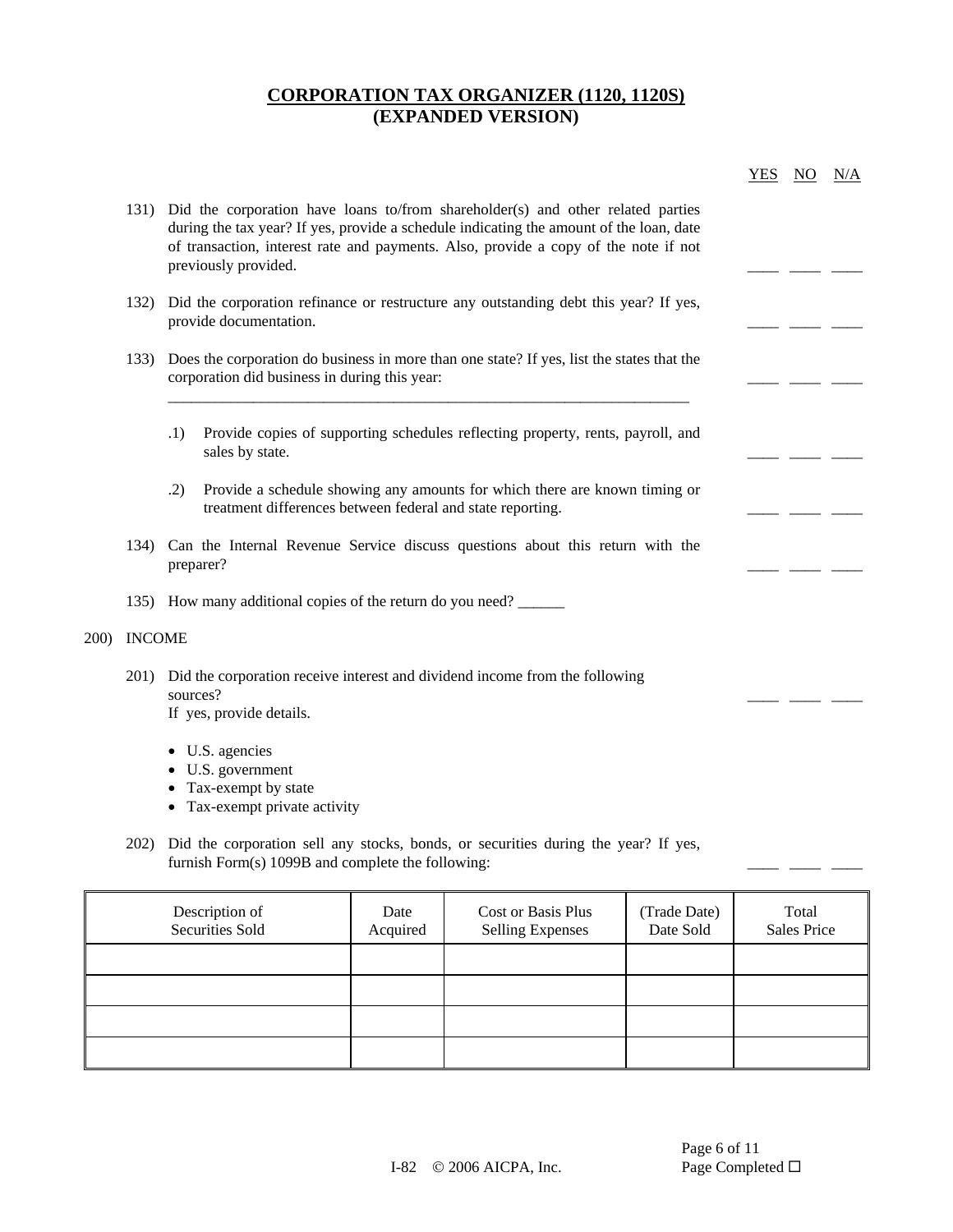|      |                                                                                                                | YES | N/A |
|------|----------------------------------------------------------------------------------------------------------------|-----|-----|
| 203) | Did the corporation own securities that became worthless during the year? If yes,<br>provide details.          |     |     |
| 204) | Did the corporation sell or dispose of any assets used in its business? If yes, provide<br>a schedule listing: |     |     |
|      | Description of asset sold (Form HUD-1 for real estate)<br>٠                                                    |     |     |
|      | Date sold<br>٠                                                                                                 |     |     |
|      | Sales price<br>٠                                                                                               |     |     |
|      | Selling expenses<br>٠                                                                                          |     |     |
|      | Date acquired<br>٠                                                                                             |     |     |
|      | Original cost or basis<br>٠                                                                                    |     |     |
|      | Depreciation claimed in prior years                                                                            |     |     |

account.

| Description | Amount |
|-------------|--------|
|             |        |
|             |        |
|             |        |
|             |        |
|             |        |

- 206) Did the corporation receive dividend income this year? If yes, provide details: \_\_\_\_\_ \_\_\_ \_
- 207) If dividends were received from mutual funds, provide the year-end statements.
- 208) Did the corporation make any sales qualifying for the installment method of reporting? If yes, attach a copy of the agreement, a schedule of the payments received, and the beginning of year contract balance. Provide amortization schedule if available. \_\_\_\_ \_\_\_\_ \_\_\_\_
- 209) Were there any sales or exchanges during the year between the corporation and a shareholder or other related party? If yes, provide a detailed schedule.
- 210) Did the corporation engage in any bartering activity during the year? If yes, provide a schedule of all such activities.
- 211) Did the corporation have any foreign sales? If yes, provide sales by country and amount.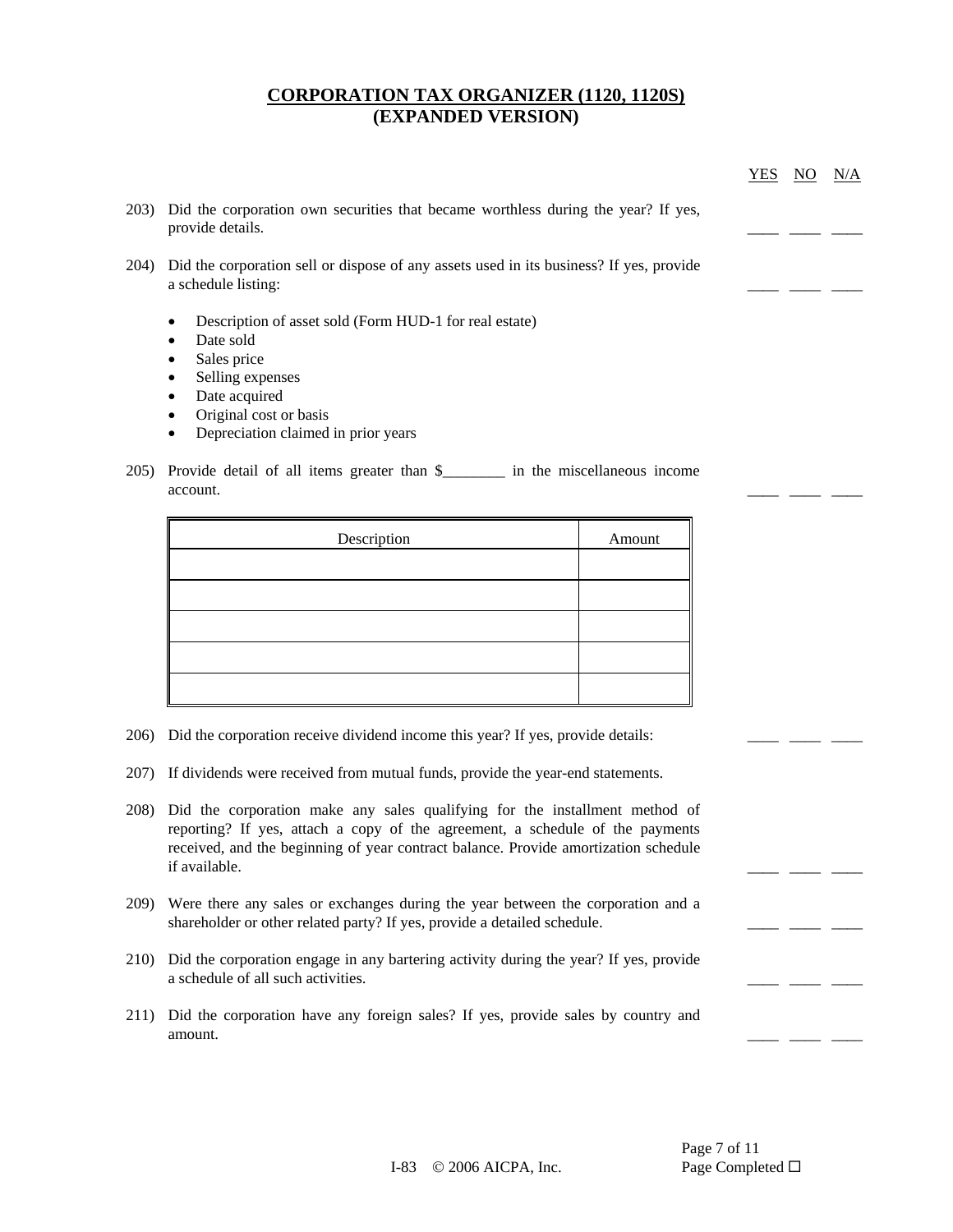YES NO N/A

#### 300) DEDUCTIONS

301) Provide information for corporate officers and directors:

|      |       |                           |                               | % Stock Owned |           |              |
|------|-------|---------------------------|-------------------------------|---------------|-----------|--------------|
| Name | Title | Social Security<br>Number | % Time Devoted<br>to Business | Common        | Preferred | Compensation |
|      |       |                           |                               |               |           |              |
|      |       |                           |                               |               |           |              |
|      |       |                           |                               |               |           |              |
|      |       |                           |                               |               |           |              |
|      |       |                           |                               |               |           |              |

302) Fiscal year Personal Service Corporation (PSC): \_\_\_\_\_\_\_ \_\_\_\_\_ \_\_\_\_\_ \_\_

.1) Is the PSC on a fiscal year? If yes, provide the following information:

| Name of Officer/Shareholder | Compensation from<br>Beg. of Fiscal Year<br>to End of Calendar Year | Compensation from<br>Beg. of Subsequent<br>Calendar Year to<br>End of Fiscal Year | <b>Total Compensation</b> |
|-----------------------------|---------------------------------------------------------------------|-----------------------------------------------------------------------------------|---------------------------|
|                             |                                                                     |                                                                                   |                           |
|                             |                                                                     |                                                                                   |                           |
|                             |                                                                     |                                                                                   |                           |
|                             |                                                                     |                                                                                   |                           |

- .2) If the PSC has elected a fiscal year-end, provide a copy of an approved election (Form 8716) if not previously provided.
- 303) Do the Uniform Capitalization Rules under section 263A related to items such as inventory and construction apply? If yes, provide copies of all schedules supporting the calculation of the amount of general and administrative expenses required to be capitalized in ending inventory or associated with self-constructed assets.  $\frac{1}{\sqrt{2}}$
- 304) Provide details for calculating the domestic production activities deduction. \_\_\_\_\_ \_\_\_ \_\_\_ \_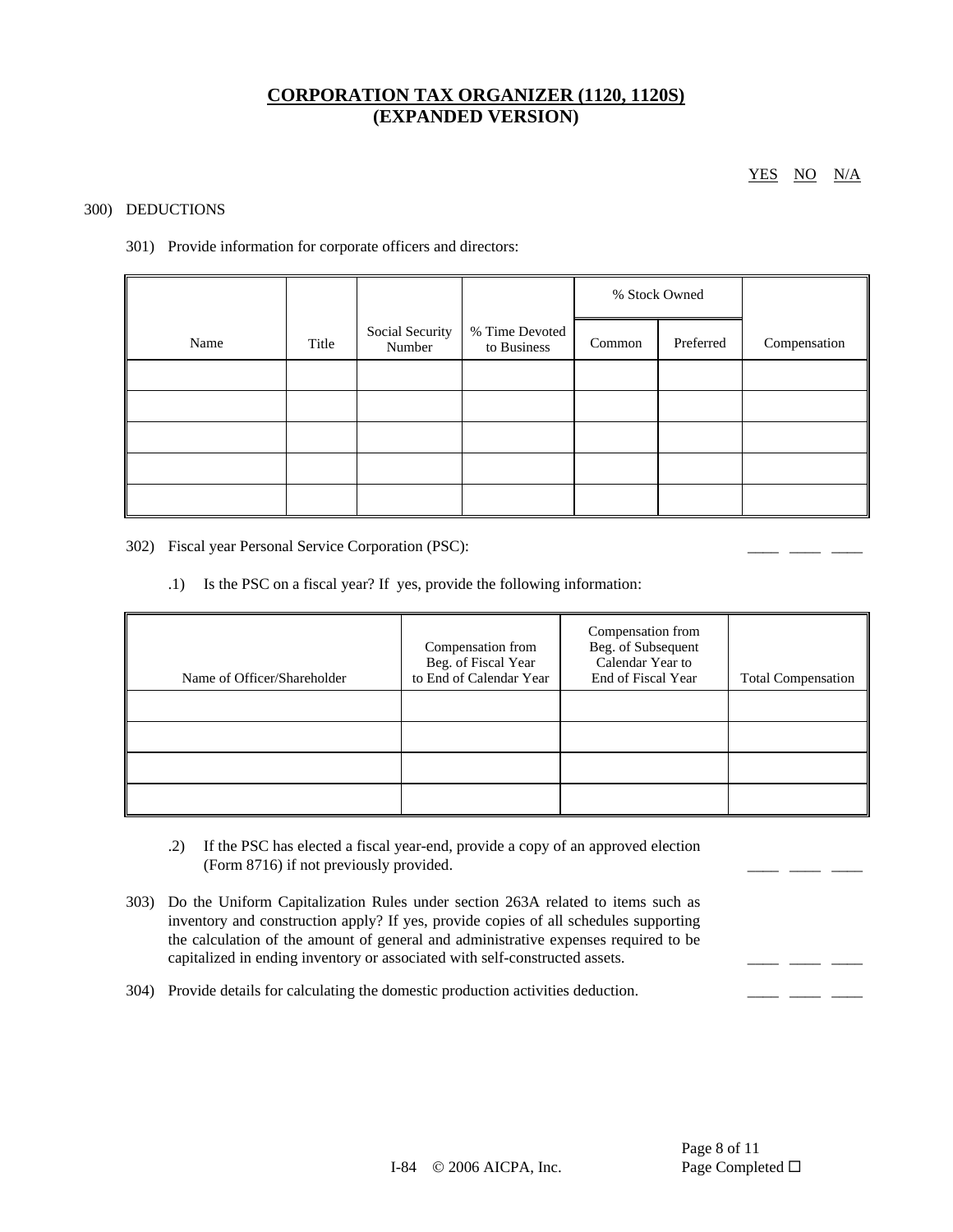|                 |                                                                                                                                                                                                                                                                     | <b>YES</b> | NO. | N/A |
|-----------------|---------------------------------------------------------------------------------------------------------------------------------------------------------------------------------------------------------------------------------------------------------------------|------------|-----|-----|
|                 | 305) List charitable contributions made or accrued during the year by organization, date<br>and amount:                                                                                                                                                             |            |     |     |
|                 | NOTE: You need to have written acknowledgment from any charity to which<br>individual donations of \$250 or more were made during the year. For tax years<br>beginning after August 17, 2006, you must have receipts or bank records for all cash<br>contributions. |            |     |     |
|                 | Did the corporation have an accrued charitable contribution at year-end? If yes,<br>.1)<br>provide a copy of minutes authorizing contribution.                                                                                                                      |            |     |     |
|                 | Did the corporation make a charitable contribution of inventory or property? If<br>.2)<br>yes, provide details. Provide appraisal if the value exceeds \$5,000.                                                                                                     |            |     |     |
|                 | Did the corporation make political contributions during this tax year? If yes,<br>.3)<br>enter amount \$                                                                                                                                                            |            |     |     |
| 30 <sub>6</sub> | Did you incur any expenses to influence legislation and "lobbying?" If yes, provide a<br>schedule of "lobbying expenses" and indicate which accounts these expenses were<br>posted to.                                                                              |            |     |     |
|                 | 307) Was any computer equipment donated to educational institutions? If yes, provide<br>details.                                                                                                                                                                    |            |     |     |
| 308)            | Does the corporation pay life insurance premiums (other than group-term life) for<br>officers of the corporation? If yes, provide the following for each policy:                                                                                                    |            |     |     |
|                 | • Face amount<br>• Loan balance at year end<br>• Premium paid<br>• Beneficiary<br>• Interest paid on policy loan<br>• Insured<br>• Type of policy<br>• Cash surrender value at year end<br>• Loans to pay premiums<br>• Policy owner                                |            |     |     |
|                 |                                                                                                                                                                                                                                                                     |            |     |     |

309) Did the corporation pay penalties/fines during the tax year? If yes, list amount(s) and indicate the reason for the penalty/fine.

| Description | Amount |
|-------------|--------|
|             |        |
|             |        |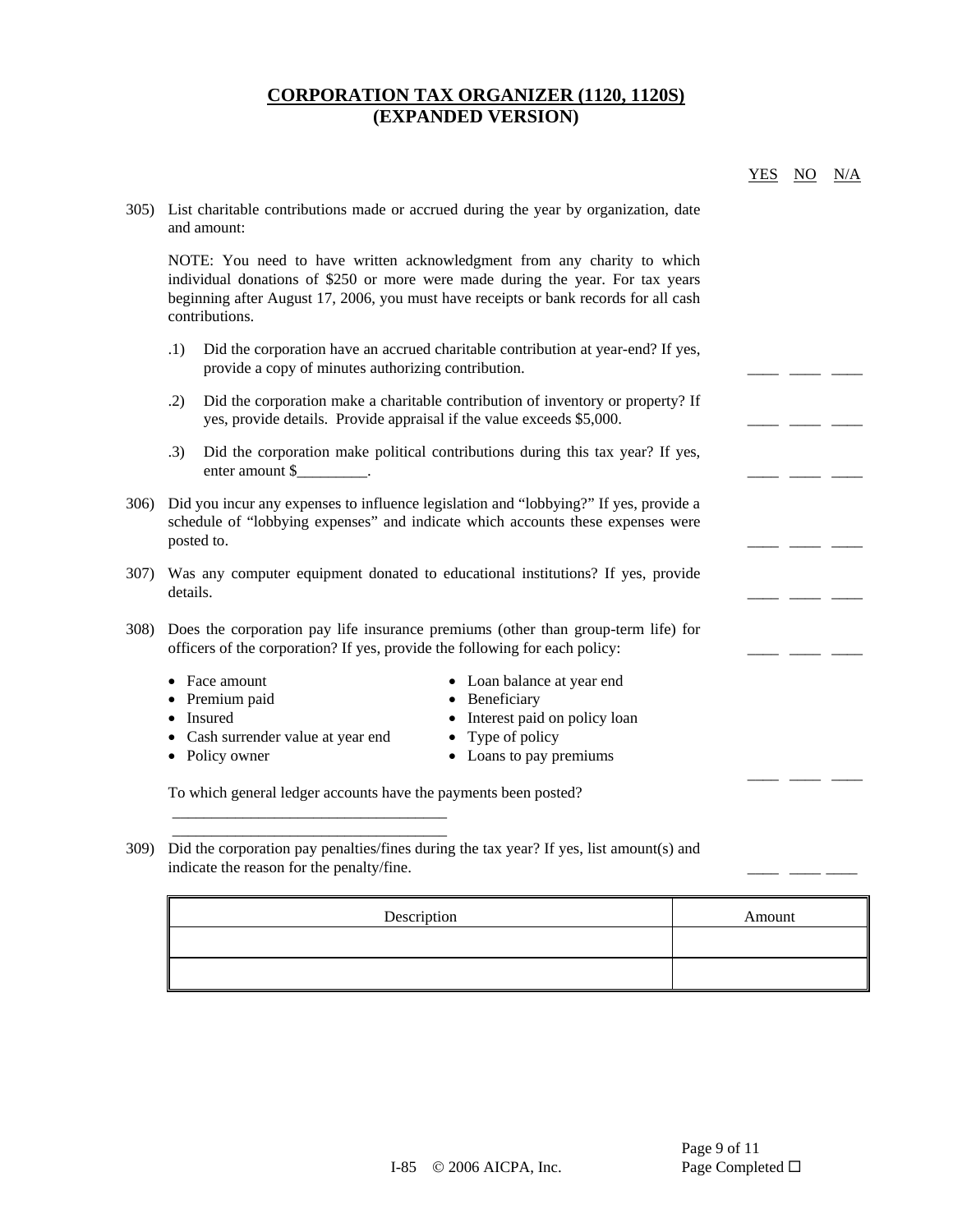|                                                                                                                                                                                                                                                              | <u>YES</u> | $\overline{NO}$ | N/A |
|--------------------------------------------------------------------------------------------------------------------------------------------------------------------------------------------------------------------------------------------------------------|------------|-----------------|-----|
| 310) Did the corporation acquire any assets during the tax year? If yes, provide a schedule<br>of assets purchased including the date placed in service and a copy of the purchase<br>invoice. Include any trade-in information. Form HUD-1 for real estate. |            |                 |     |
| 311) Does the corporation wish to use accelerated depreciation methods?<br>Does the corporation wish to use first year Section 179 depreciation?                                                                                                             |            |                 |     |
| 312) Does the corporation own or lease any passenger vehicles? If yes, provide the<br>following information for each vehicle (note certain exceptions may apply for<br>companies with more than five vehicles):                                              |            |                 |     |
| • Business miles<br>• Vehicle description<br>• Other personal miles<br>• Average daily round trip commuting distance<br>• Date placed in service<br>• Commuting miles<br>• Total miles                                                                       |            |                 |     |
| .1)<br>Does the corporation have evidence to support the claimed business use?<br>If yes, is the evidence written?                                                                                                                                           |            |                 |     |
| Were the vehicles available for personal use during off-duty hours?<br>.2)                                                                                                                                                                                   |            |                 |     |
| .3)<br>Were the vehicles used primarily by a more than 5% owner or related person?                                                                                                                                                                           |            |                 |     |
| Is another vehicle available for personal use?<br>.4)                                                                                                                                                                                                        |            |                 |     |
| .5)<br>Provide a copy of the lease for any leased vehicles. If not available, provide the<br>following:                                                                                                                                                      |            |                 |     |
| Date of lease<br>• Fair market value at inception<br>Term of the lease<br>Lease payments<br>$\bullet$                                                                                                                                                        |            |                 |     |
| 313) Regarding corporate policy for vehicles:                                                                                                                                                                                                                |            |                 |     |
| .1) Does the corporation maintain a written policy that prohibits all personal use of<br>vehicles, including commuting, by employees?                                                                                                                        |            |                 |     |
| Does the corporation maintain a written policy that prohibits personal use of<br>.2)<br>vehicles, excluding commuting, by employees?                                                                                                                         |            |                 |     |
| Does the corporation treat all use of vehicles by employees as personal use?<br>.3)                                                                                                                                                                          |            |                 |     |
| Does the corporation provide more than five vehicles to employees and retain<br>.4)<br>the information received from employees concerning the use of the vehicles?                                                                                           |            |                 |     |
| Does the corporation require or maintain copies of vehicle logs?<br>.5)                                                                                                                                                                                      |            |                 |     |